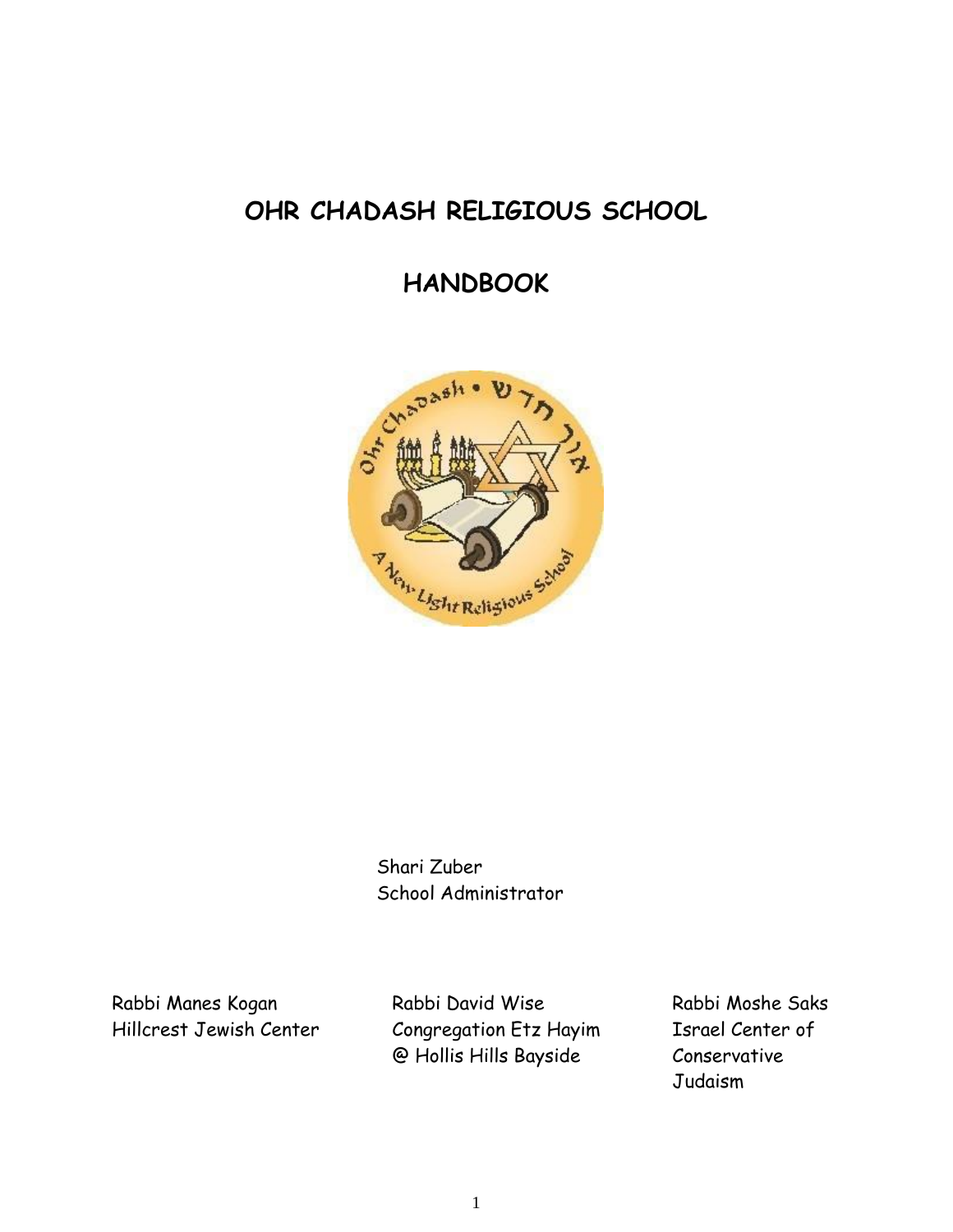

# **WHAT'S INSIDE?**

| <b>WELCOMING WORDS</b>                   | Page 3    |
|------------------------------------------|-----------|
| EDUCATIONAL OBJECTIVES FOR STUDENTS      | Page 4-5  |
| ACADEMIC PROGRAM AND CURRICULUM          | Page 5-7  |
| PARENT - TEACHER COMMUNICATION AND EMAIL | Page 8-9  |
| <b>SCHOOL POLICIES</b>                   | Page 9-14 |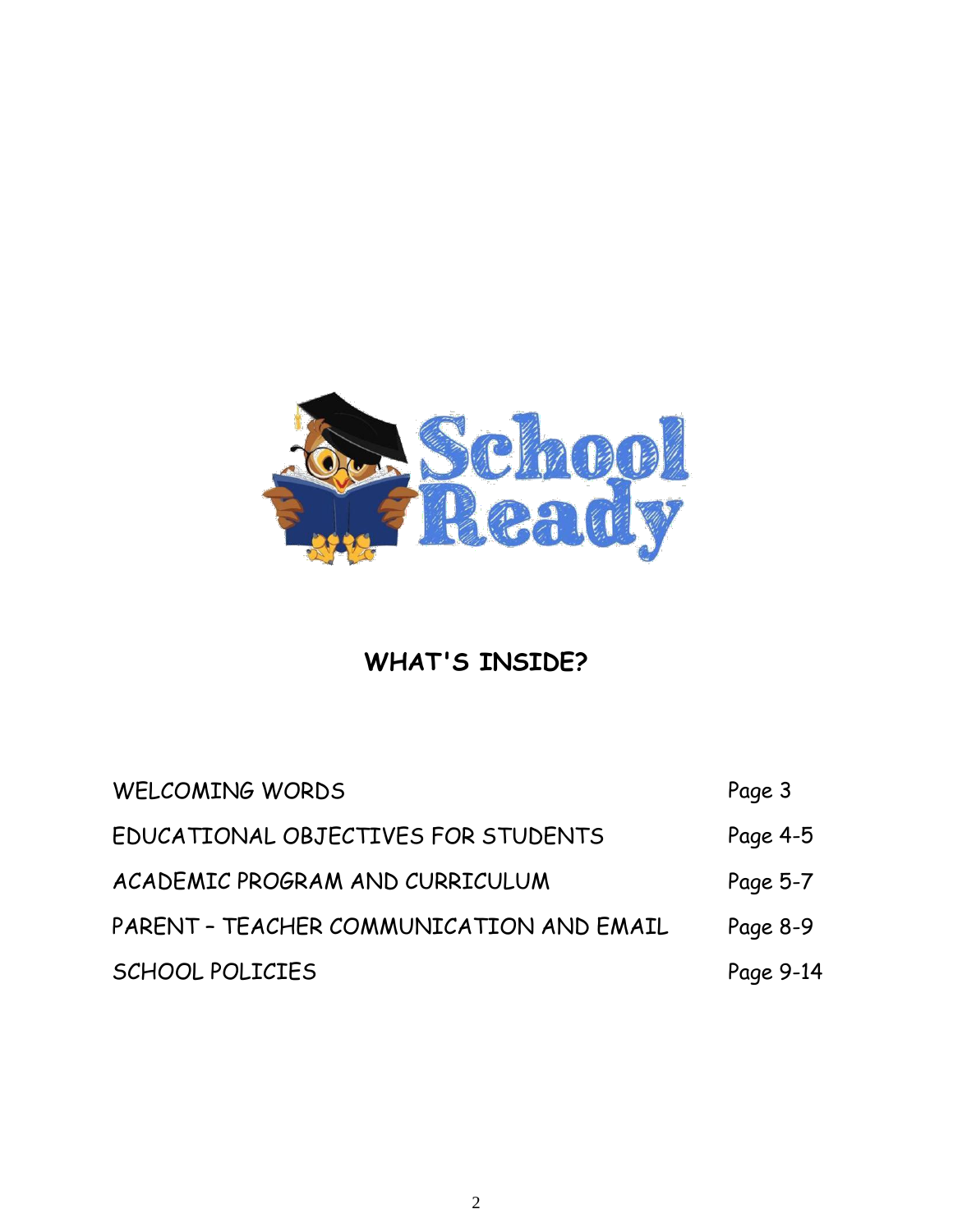

A new school year is beginning, filled with dynamic and creative programs, engaging texts and creative learning. At Ohr Chadash this school year promises to be an exciting one for both our students and our faculty.

The school meets once a week **on Sunday mornings, from 9:00 AM until 12:30 PM. Classes are for children from 4-years-old through Post Bar/Bat Mitzvah.** Every week we begin the day with a program for the entire school which includes Havdalah, songs, prayer, the weekly Torah portion, and visits from our participating rabbis. The rest of the day is divided by subjects and each age group rotates in three major subjects: Tanach (Bible)/Jewish History, Jewish Holidays, and Hebrew Language.

To succeed in our endeavor, we need parental help. We would like to encourage you to be as active and supportive as possible in your child's Jewish education. The more involved you become, both at home and by attending the individual synagogue programs, the more meaningful you and your child's experiences will be. Here are just a few ways in which you can become more involved:

- Encourage your child to attend Youth Shabbat Services/Junior Congregation
- Attend the Family Programs at one of our partner synagogues
- Check our weekly emails for updates on school activities and upcoming programs and visit our website to learn about our experiential events

This handbook serves as a basic guide to our school. We hope you will read this handbook and learn about our vision for Ohr Chadash. The information in this handbook should answer many of your questions about our philosophy, goals and academic programs. Please keep it and use it as a reference throughout the year.

We look forward to working closely with you and your family. Please feel free to contact me throughout the school year with any thoughts, suggestions or concerns you may have. Wishing a successful year for everyone!

B'Shalom, Shari Zuber, School Administrator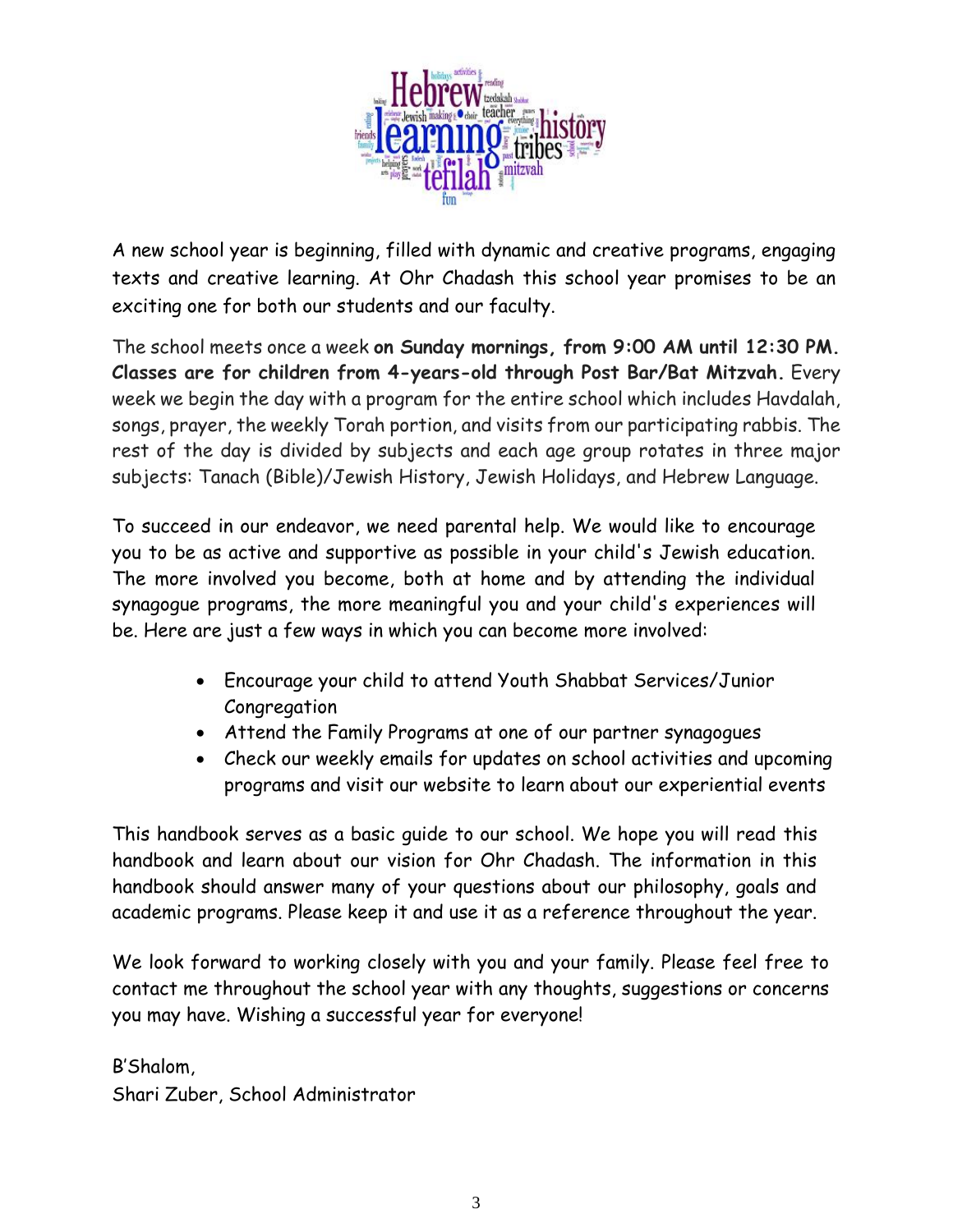# **EDUCATIONAL OBJECTIVES FOR STUDENTS**



Ohr Chadash Religious School endeavors to nurture the child in the context of the family and the community. The goal of our school model is a religious school that your children will eagerly look forward to attending, not just this year, but in the years ahead as well. We strive to instill a love of learning and intellectual curiosity in all our students.

### **Educational Objectives:**

- The ability to read Hebrew print
- The ability to be comfortable using the Siddur (prayer book) on Shabbat, holidays, and weekdays. This includes vocabulary that reflects important concepts in prayer, holidays, and observance.
- A basic knowledge of the structure and meaning of religious services
- Knowledge of select Shabbat, holiday, and weekday prayers
- An understanding of the observances of Shabbat and holidays and their meanings
- An understanding of the observance of mitzvot and Jewish values
- The development of positive ethnic and religious identification
- A commitment to "Kol Yisrael Aravim Zeh La'zeh": all Jews are responsible for one another
- An understanding of stories and key historical figures depicted in the Tanach: The Torah, Neviim (Prophets), and Ketuvim (Writings)
- The ability to identify various laws and the proper moral behavior which accompanies them
- Knowledge of various time periods throughout Jewish history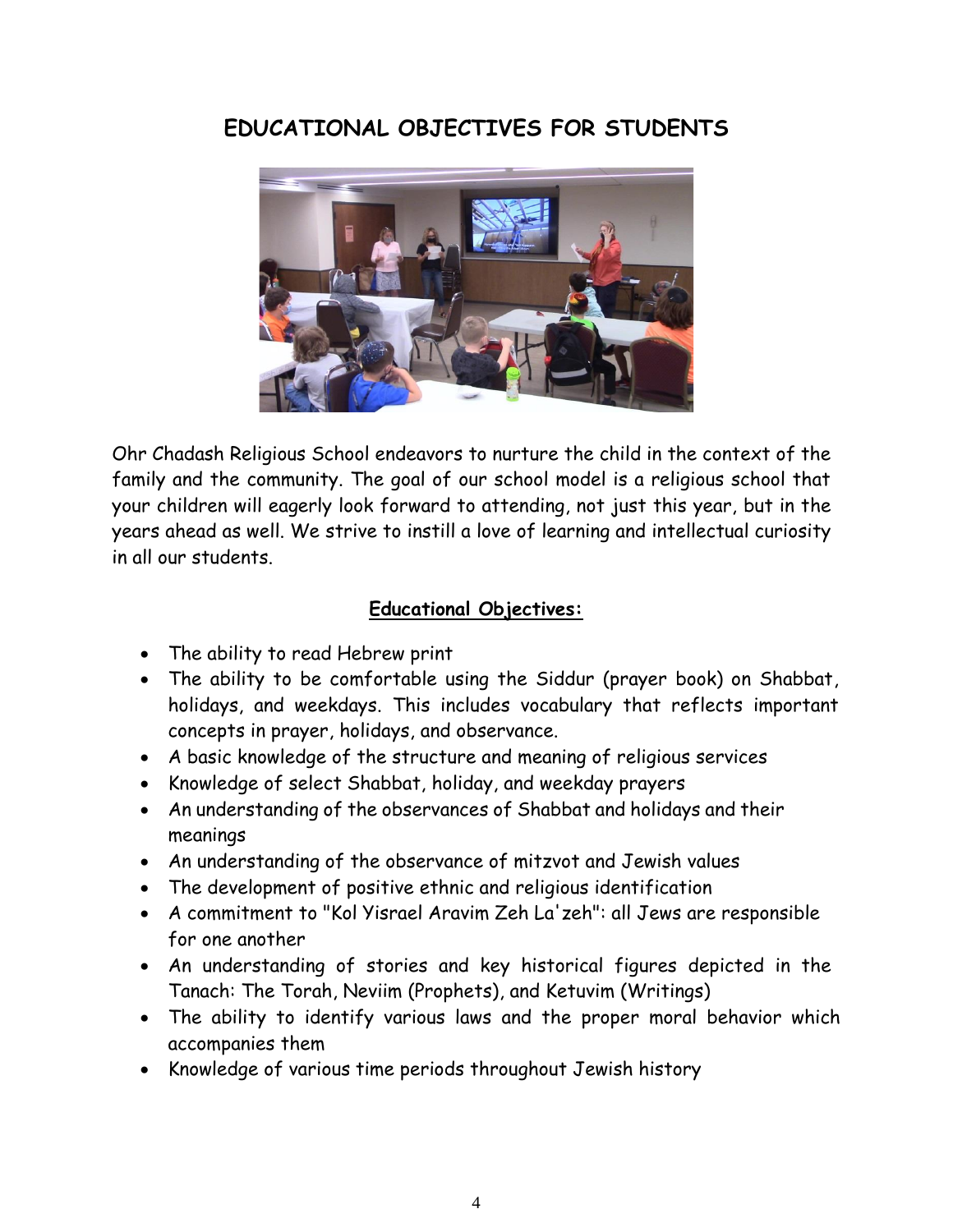## **At the conclusion of their attendance at Ohr Chadash we hope our students' beliefs will include the following:**

- A constructive affirmation of God
- The Bible as a source of wisdom and guidance for living
- A pride in their Jewish Heritage and in themselves as part of that heritage
- Prayer serving as a source of personal comfort and community connection
- Mitzvot as guidelines for an ethical and rational way of life
- The centrality and necessity of the State of Israel for the continuance of the Jewish people
- Shabbat as a positive focal point of their personal lives and that of their families
- The value of Tzedakah in building character and helping others
- The Holidays as a connection to the past and a continuity for the future
- The Home and the Family as primary focuses of Jewish expression
- Our traditions as a basis for and an expression of our Jewish identity

## **Academic Program**

Our curriculum for ALL grades is outlined below and will include three subject components for each grade, using age appropriate materials. The main subjects are Tanach (Bible)/Jewish History, Holidays, and Hebrew Language. All classes will meet on Sunday mornings from 9:00 AM until 12:30 PM. The curriculum for each class is outlined on the following page.

The morning begins with a **Weekly Opening Assembly** during the first forty-five minutes of school which involves all our students. Activities include Shabbat and Holiday songs, learning Tefillah (Prayers), reviewing the weekly Torah portion, discussing holidays and meaningful Jewish current events, and visits by the participating rabbis.

The specific curriculum in each grade level will vary for each subject, thereby insuring that our students can look forward to learning new material the following year while building upon past learning. The material described is meant as a guide and will be modified as circumstances warrant.

Ohr Chadash incorporates **Art and Music** to enrich school programs and provide a creative outlet for our students.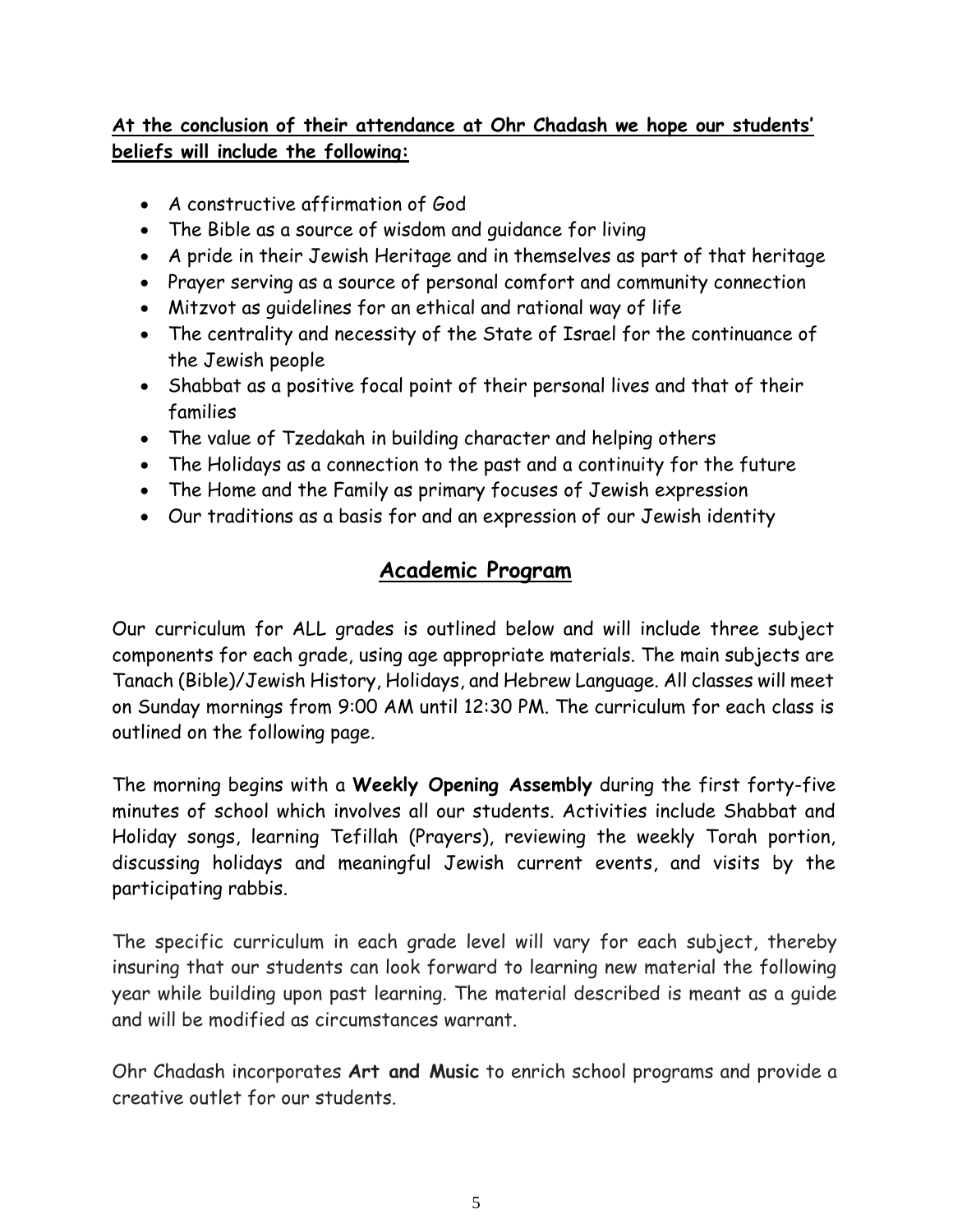# **Kochavim (Stars) PreK, K, and Grade 1**

- Tanach (Bible) Using age-appropriate material, the children of Kochavim will learn about the Torah from the creation of the world, the tale of Adam and Eve, Noah and the Flood, the travails of the Matriarchs and the Patriarchs, the Joseph story, and how Moses and Aaron led the Jewish people from slavery to freedom.
- History The students will study the Prophets who provided Divine inspiration for the Jewish people, from the patriarchal beginnings to the settlement in the land of Israel.
- Holidays Through age-appropriate study materials, the class will learn songs, symbols, and traditions behind each of the Jewish celebrations.
- Hebrew Kochavim students will learn the basics of the Aleph-Bet, becoming familiar with the letters and the nekudot (vowels) and learning the rudimentary vocabulary.

## **Chalutzim (Pioneers) Grades 2 through 4**

- Tanach (Bible) The students will recap the Books of Genesis and Exodus, refreshing their memories of what they have learned and discovering additional nuances of our Biblical traditions. They will learn of Joshua's struggle to conquer the land of Canaan and transform it into the Jewish homeland.
- History Chalutzim will study the beginnings of the Jewish-American experience, from the days of exploration and colonization of the North American continent through the birth of the United States and the westward expansion. Discussions will include how the immigrants contributed to the development and growth of this nation and the difficulty they had in maintaining their Judaic heritage and traditions.
- Holidays Through music, art, the Bible, and the Megillot students will build upon their basic knowledge of our faith's annual celebrations.
- Hebrew The foundation of the students' previous knowledge of Hebrew will be increased by their growing vocabulary and their greater adeptness at writing the language.

## **Giborim (Heroes) Grades 5 and 6**

• Tanach (Bible) – The students will enjoy a more in-depth study of the Torah which emphasizes the many challenges of the journey through the Wilderness, including the Golden Calf debacle, the blasphemy of Korach's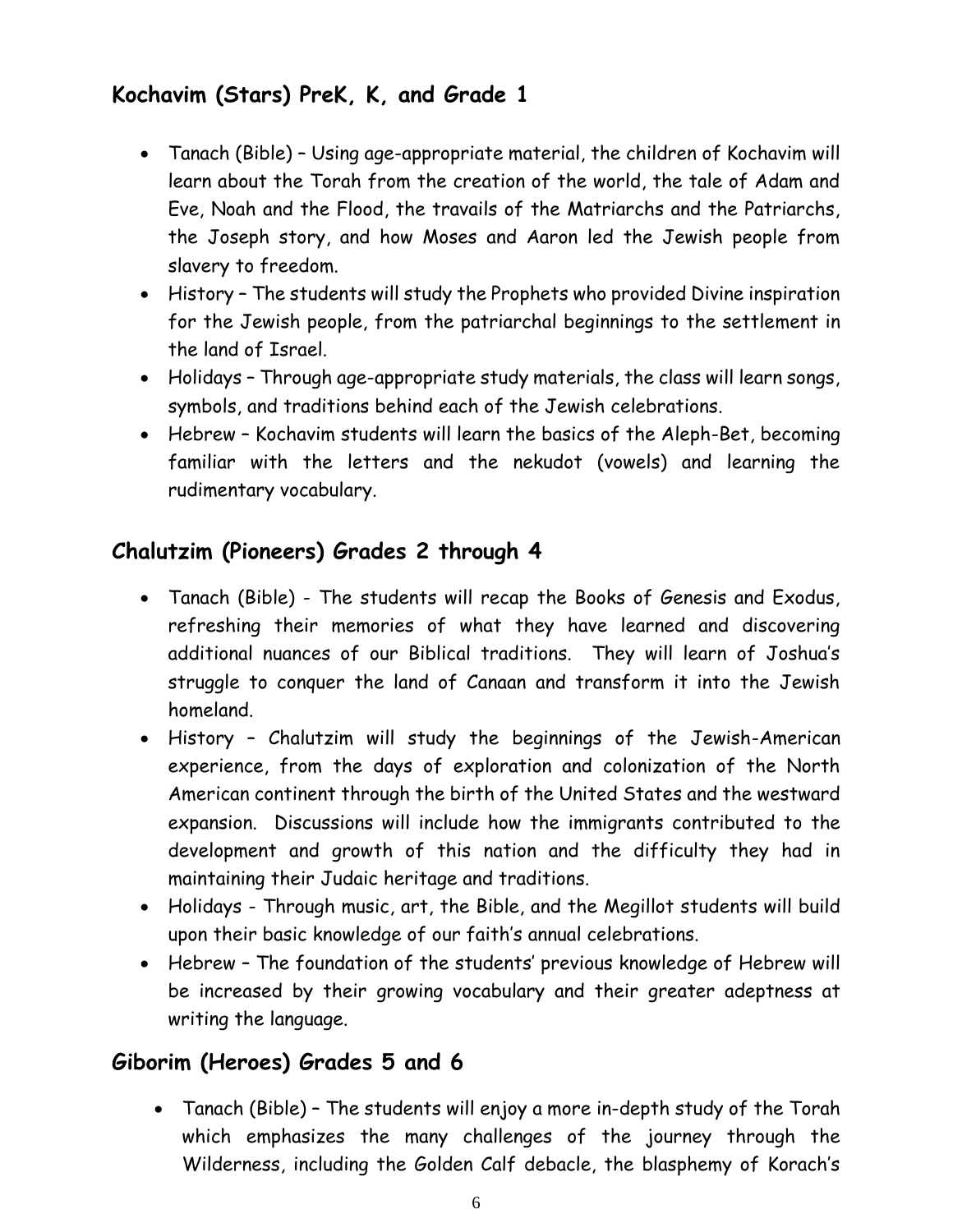Rebellion, the folly of the Twelve Spies, and Moses' misdeed which barred his entry into the Holy Land. They will perform re-enactments of various incidents in the Bible through courtroom dramas, psychological group therapy sessions, and Biblical Parsha plays.

- History Giborim will study the Jewish European experience; their migrations from country to country following various expulsions and harsh decrees, the rise of Zionism, and the longing for a Jewish homeland. The students will learn about the Holocaust and how the modern State of Israel came into being from the remnant of European Jewry, as well as the constant struggle of Israelis to maintain their nation despite repeated warfare and adversity.
- Holidays A higher level of study of the Three Pilgrimage Festivals, the rudiments of post-Biblical celebrations and events, and an exploration of how they developed into annual observances is the core of the Giborim holiday curriculum.
- Hebrew Learning Hebrew script, increasing vocabulary knowledge, and developing the ability to confidently converse in the language are all goals of this class.

## **The Gesher Program – Grade 7 and Up**

The Gesher Program is specifically designed for our seventh graders and post-Bar/Bat Mitzvah students. The group will spend Sunday mornings studying, discussing, and experiencing different Jewish values and practices together with their teacher using print and electronic sources. They will also have a special opportunity to meet with the Rabbis of the three partner synagogues that support Ohr Chadash to explore relevant, current topics. Our goal is to provide an engaging and age-appropriate curriculum.

- Hebrew language module: Vocabulary, writing, grammar and conversation
- Davening (Prayer): Developing skills to be able to potentially lead services
- Tanach (Bible): Learning about stories of the Bible and the nuances of the Torah that relate to the human condition and family dynamics
- Modern Israel: The politics and social climate in the Jewish homeland
- Chagim (Holidays): Learning about the holidays of the Jewish Calendar from the original Rabbinical and Biblical sources and debates about the holidays and their modern relevance
- Machloket (Jewish Debate): Discussing contemporary dilemmas facing Israel from the Jewish sources and news media
- News Cycle: Reviewing the latest news in the Jewish world, antisemitism and the State of Israel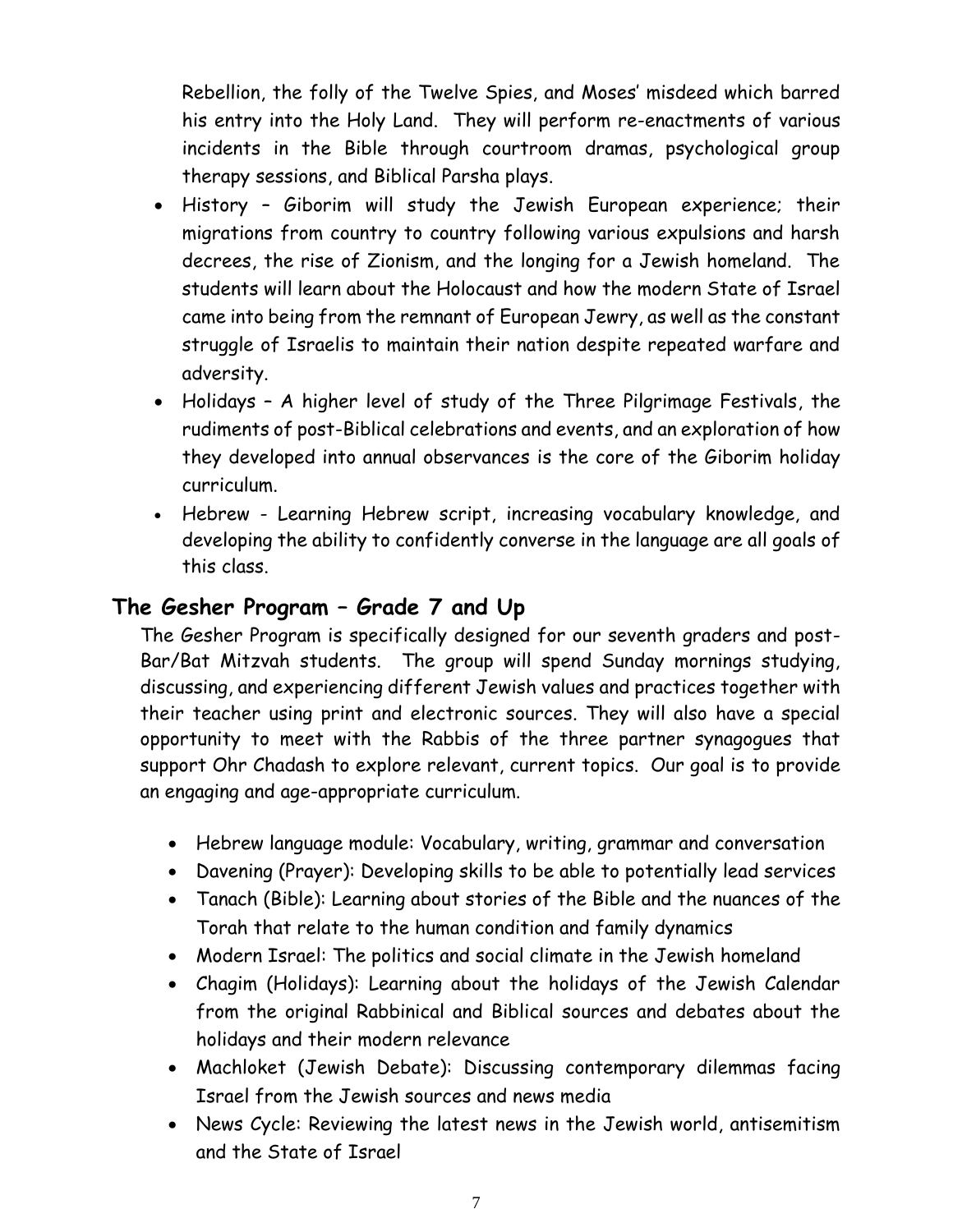

An important component of Jewish education at Ohr Chadash is the "experiential" part of the children's Jewish education. From time to time, each of our three Synagogues will offer exciting, meaningful and fun programs related to Shabbat, the holidays, customs, traditions, and other forms of enrichment. All students and their families are encouraged to attend these programs offered by each of the synagogues. Children are also encouraged to attend youth services/junior congregation as often as possible. These experiences will enhance and build upon what the children have learned in class.

# **PARENT/TEACHER COMMUNICATION**

Parents are continuously apprised of upcoming school programs and informed of the progress of their children. The school administrator is always available either by email, phone, or in person to discuss any concerns or questions that parents may have. If parents wish to speak with any particular teacher please let the administrator know and arrangements will be made to facilitate the meeting.

**Please check your child's book bag after each session**. There may be an important notice in it for you to read or a project your child has created. Encourage your child to talk about what he/she has learned in school that day. When a child senses that his/her work is important and that a parent is interested, he/she will take it more seriously and be more enthusiastic about religious school.

Although children are permitted to have cell phones, they must be kept on vibrate and are not to be used for texting or calling during school hours.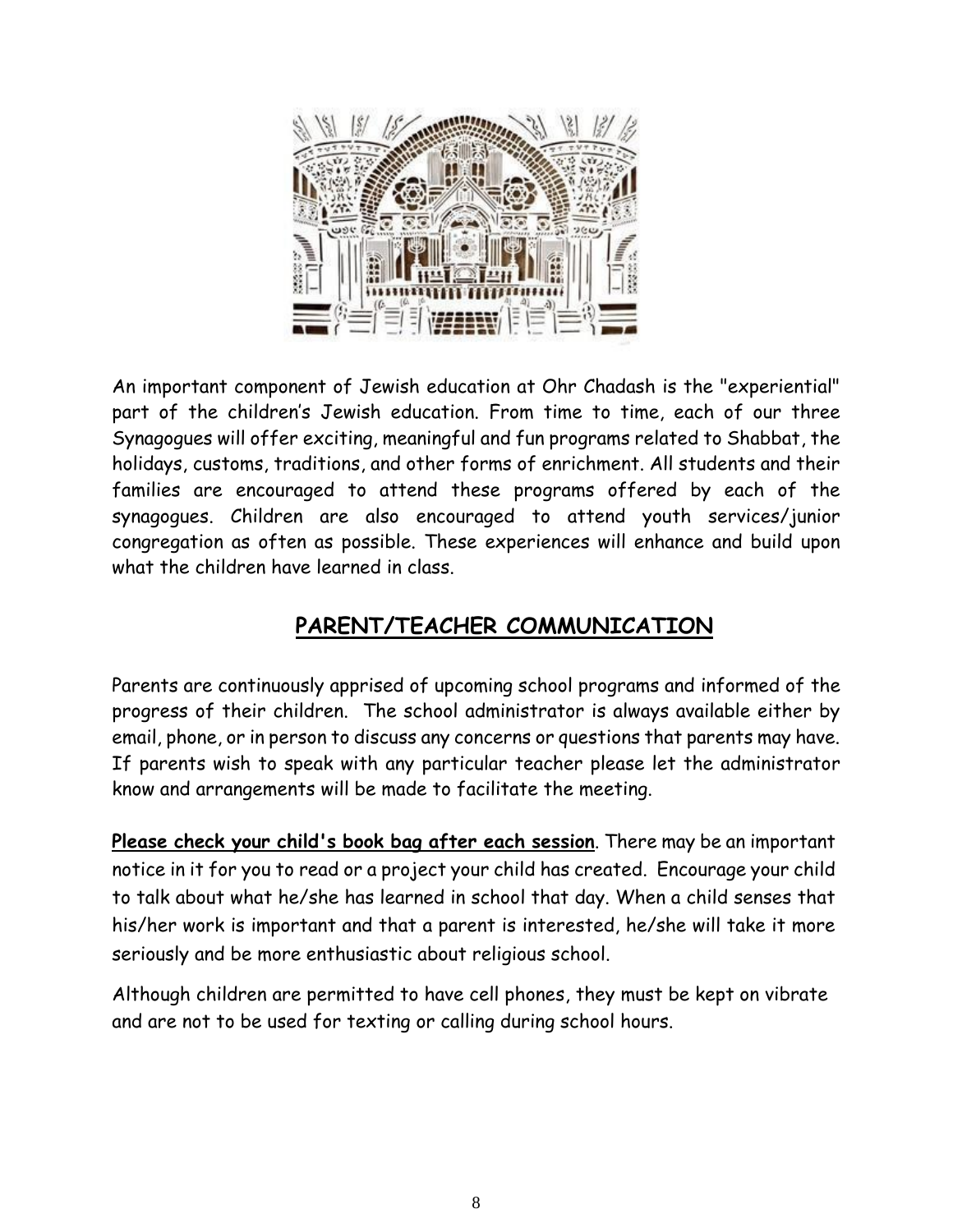## **EMAIL**

Each week our families will receive an e-mail from our religious school with a recap of the prior week's activities and reminders of our upcoming programs. Additionally, if you check the Ohr Chadash website you will see a synopsis and photos of our special events, as well as the projected schedule for the entire school year.

## **SCHOOL POLICIES**

### **Arrival and Dismissal**

Classes take place on Sunday mornings from 9:00 AM-12:30 PM. Please have your child in school at least five (5) minutes prior to the beginning of classes so that they will be present for the Opening Assembly. Similarly, please return to pick up your child five (5) minutes before the conclusion of classes to assure that all children can be dismissed on time and in a safe manner. All dismissals will take place from the lobby of the school building so that we can be sure that all children are picked up by a parent, a designated individual or a carpool.

Parents are not to wait outside the classrooms or in the hallway, as it may disrupt classes. A staff member will be waiting with the students at dismissal time until every student is picked up. **Please be courteous and be on time for drop-offs and pick-ups**.

**At Hillcrest Jewish Center**, all drop-offs and pick-ups are at the Union Turnpike entrance by the bench.

**At Congregation Etz Hayim at Hollis Hills Bayside,** all drop-offs and pick-ups will be at the 211<sup>th</sup> Street doors.

**At Israel Center of Conservative Judaism,** all drop-offs and pick-ups are at the 168<sup>th</sup> Street entrance.

Classes meet on a rotational basis for each half of the school year in the three participating synagogues. For the 2021-2022 school year, Congregation Etz Hayim at Hollis Hills Bayside will host classes from Sunday, September 12, 2021, through the end of December 2021. Beginning on Sunday, January 9, 2022, classes will convene at Israel Center of Conservative Judaism until the end of May.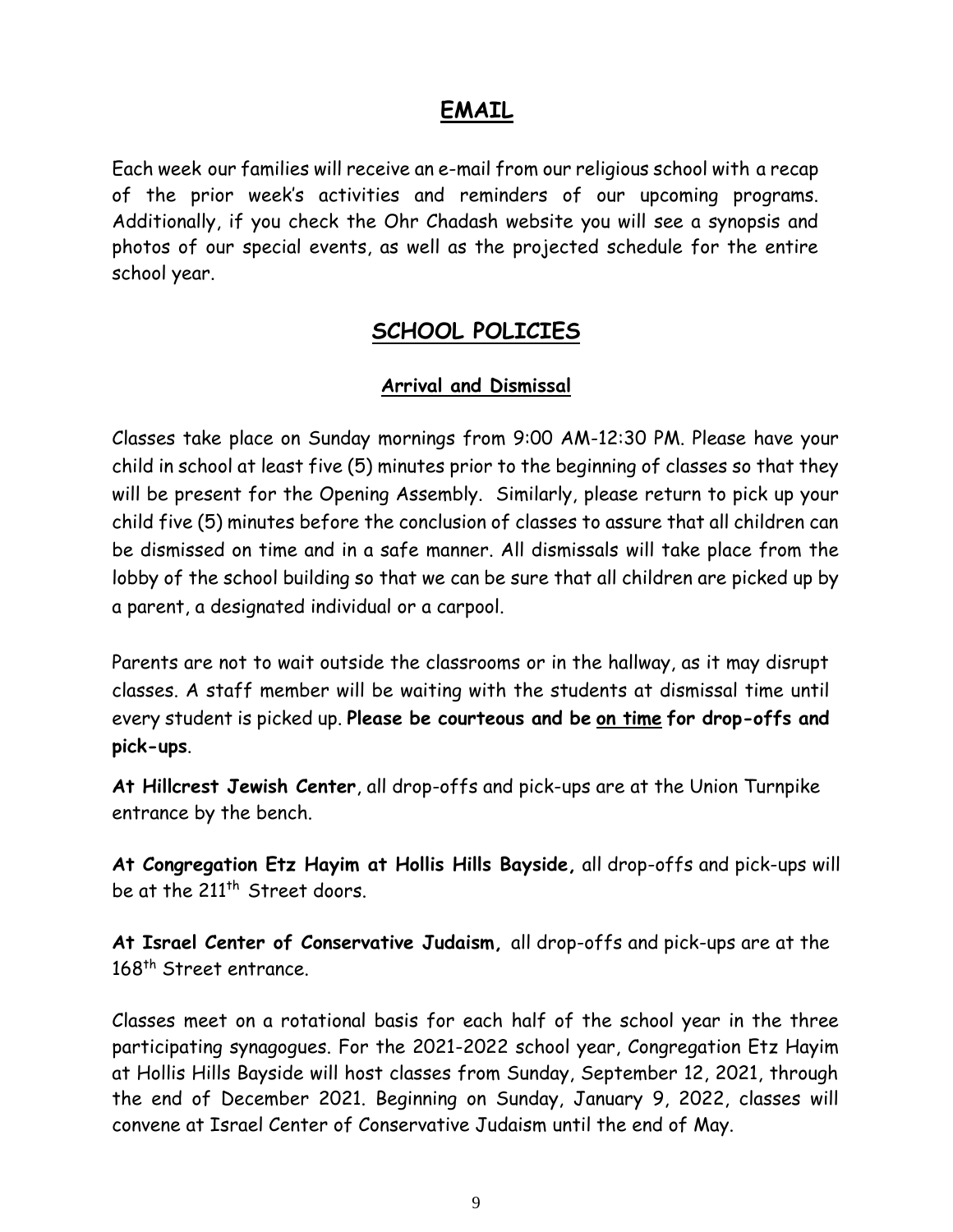## **Code of Conduct**

Ohr Chadash is a Religious School that promotes respect and responsibility in a safe learning and teaching environment. It is the expectation of the school that all students will strive to maintain a high level of respect for their peers, their teachers and for each synagogue.

### **Guiding Principles**

- This Code of Conduct is applicable to all participants, including teachers, parents and students.
- All members of the community are to be treated with respect, especially persons in roles of authority (i.e. Rabbis, Cantors, the Administrator, and the Teachers).
- All students in the school are to follow the policies set forth by the Ohr Chadash joint Board of Education.
- All school parents shall review the policies which are found in the Handbook with their children.
- If students do not adhere to this Code of Conduct, appropriate disciplinary measures will follow.

### **Roles and Responsibilities**

- The Administrator, under the direction of the joint Board of Education, shall take a leadership role in the daily operations of the school.
- Religious school faculty members, under the supervision of the Administrator, shall maintain order in the classroom. They are expected to follow the standards of the school. Teachers shall help all students work to their full potential.
- Students are to be treated with respect by the members of the faculty. In return, they are always to demonstrate appropriate behavior and follow the standards set by the joint Board of Education, the Administrator, and the teachers.
- Parents play an important role in the education of their children. They have the responsibility to support the efforts of the school staff. It is also the hope of the school that parents will join in the Jewish educational process with their children and support their learning. They are also responsible for reviewing the standards of the school with their children.
- The Board of Education and staff at the Ohr Chadash Religious School work with parents and educational professionals to provide a productive and safe learning environment for all our students.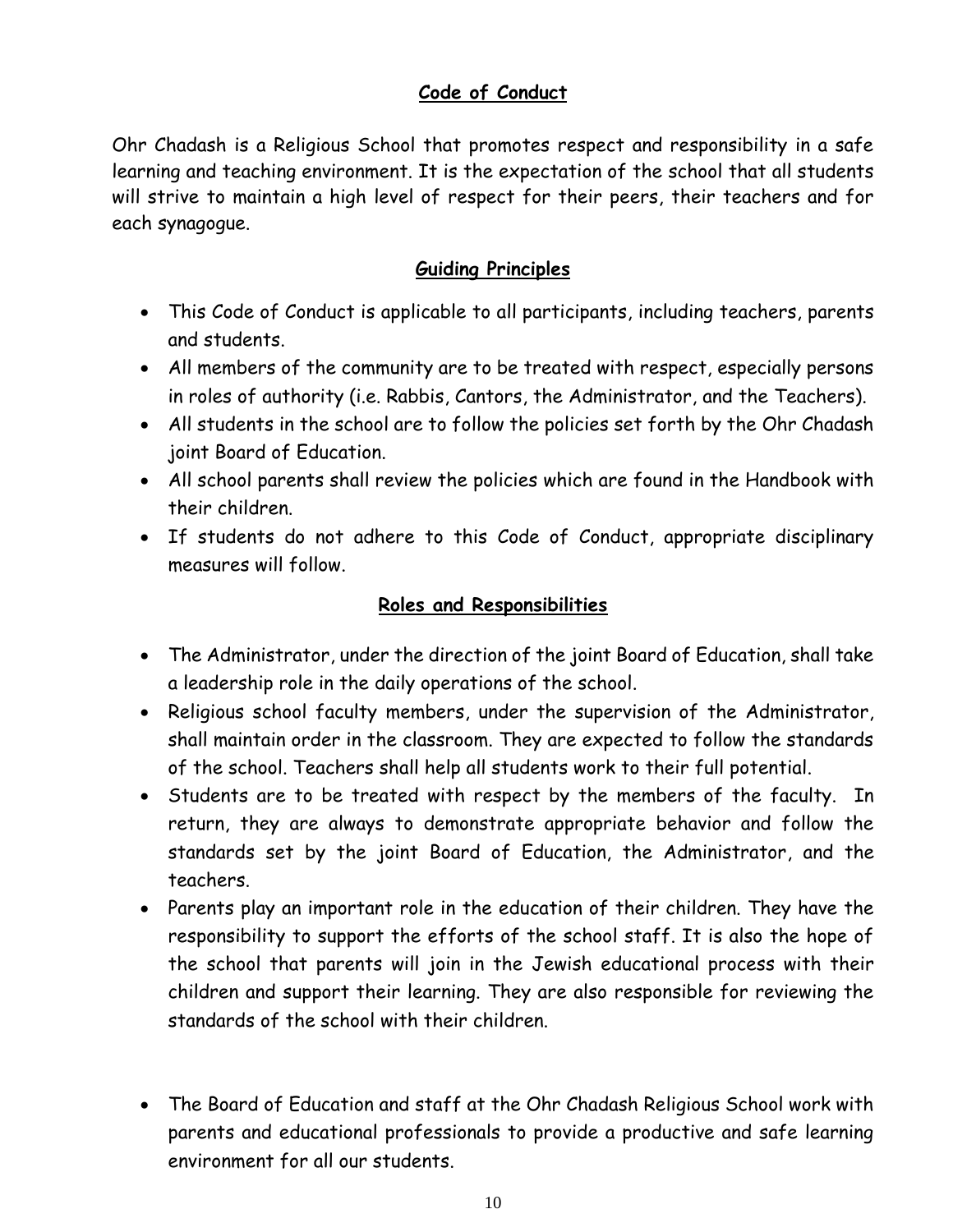• Students and teachers are expected to behave in a way that exemplifies the concept of "Derech Eretz," proper respect. On rare occasions, however, when a student makes it difficult or impossible for the teacher to lead the class and for the other children to learn, or otherwise behaves in a manner that is not consistent with the exemplification of "Derech Eretz" towards our teachers, administrator, school, institution, building or facilities, our disciplinary policy will be implemented. Our disciplinary policy is intended to be implemented only in those unusual circumstances where a child will not adjust his or her behavior to the requirements and safety standards of the Religious School.

### **Religious School Disciplinary Policy**

1. In the event a student is disruptive in class, which shall constitute behavior which, in the opinion of the teacher, is detrimental to the respectful work environment in the classroom, the teacher will speak directly to the student. If the student continues to act in an inappropriate or disruptive manner after having been spoken to previously, the teacher shall alert the Administrator. The Administrator shall immediately notify the student's parent or guardian to discuss the behavior. The parent is strongly encouraged to speak with his or her child regarding this incident.

Upon notification that a student's behavior has been disruptive for the third time, the Administrator will require a meeting with the parent, the student, the teacher and, if the parent so requests, with a Rabbi. The purpose of the meeting will be to determine appropriate measures to correct the disruptive behavior. The student shall not be allowed to return to school until the meeting has taken place and a solution acceptable to the Administrator is determined. Upon return from suspension, if a student continues to exhibit disruptive behavior, the student shall be suspended for the remainder of the school year. The student may return the following year. Tuition will not be refunded for any portion of the school year for which a student has been suspended

- 2. If a student exhibits any other form of behavior deemed disruptive by the Administrator while the child is in attendance at Ohr Chadash, including (but not limited to) defacing school property, acting disrespectfully to teachers, the Administrator or any staff member, etc., such student shall be subject to disciplinary action as the Administrator shall deem appropriate.
- 3. If a child has acted in any way that the Administrator or Rabbi feels is dangerous or poses a safety risk to the other children in the school, him/herself, the school staff, or any aspect of the school environment, immediate suspension will be imposed. The length of suspension and whether the student shall be allowed to return to school will be at the sole discretion of the Administrator. Generally, the joint Board of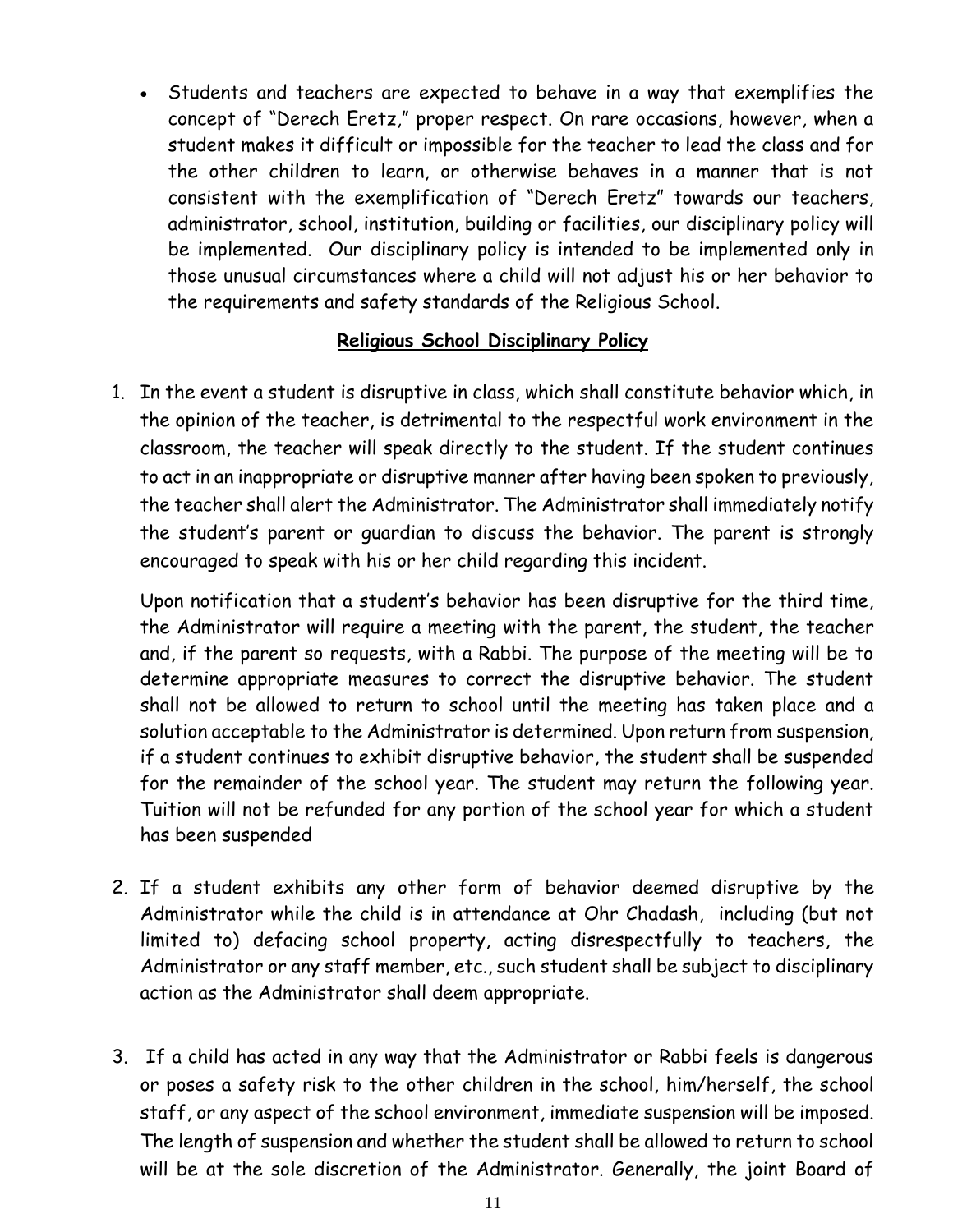Education disciplinary policy shall not affect any student's ability to become a Bar/Bat Mitzvah at one of the partner synagogues. However, all Bar/Bat Mitzvah dates are always subject to the discretion of the Rabbi.

Parents/guardians of any student who is suspended may meet with the Rabbi to discuss alternatives in their child's Jewish education.

### **Dress Code**

Parents should keep in mind that classes meet in a religious institution and students should dress appropriately. An important consideration is that students wear clean, comfortable clothing. Boys are required to wear a kippah in the synagogue building.

### **Inclement Weather Policy**

Should it become necessary to cancel Religious School classes due to inclement weather, the procedures below will be followed:

An email will be sent to each family and it will be posted on our Facebook page. If you are unsure whether classes are cancelled, please call the Administrator: Shari Zuber @ 718-309-4633 before you send your child to school.

### **Snacks**

All students may bring their own snacks (fresh fruit, fresh vegetables, or a packaged snack with a proper Kosher Certification) from home to eat during break time. Appropriate certification on the labels to indicate Kashrut may be:



All food brought into school must be either dairy or pareve. If you are uncertain about the kashrut of a particular food item, please contact one of our three rabbis.

No glass bottles are permitted. At no time may students chew gum during classes. If your child has food allergies, please alert either the Administrator or your child's teacher.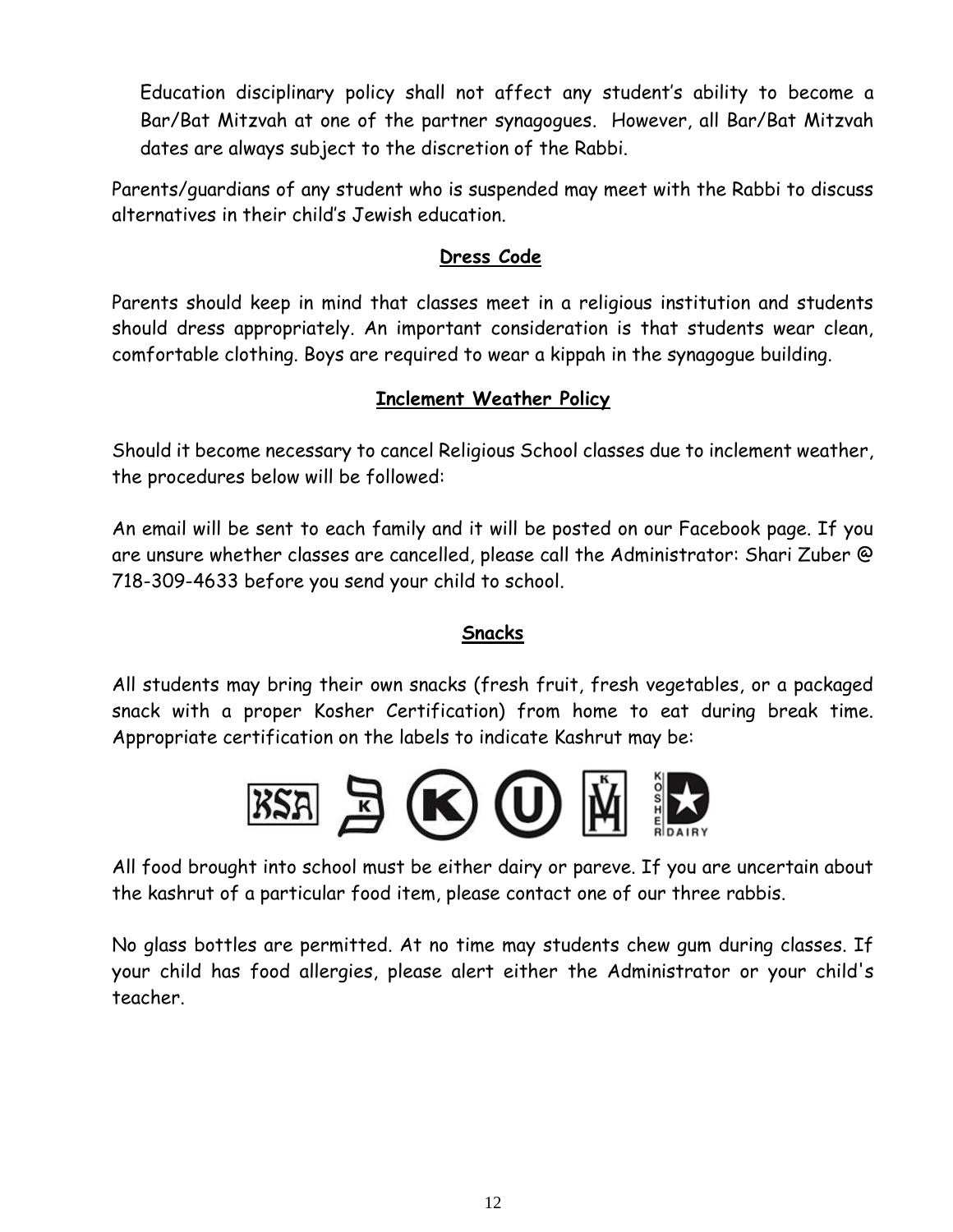### **Tzedakah**

For each session students are encouraged to bring money for tzedakah. While the amount collected is not important, learning the habit of regular giving is crucial. Tzedakah is collected on each day school is in session. A relevant organization will be chosen for the upcoming year with the input from our students.

#### **Safety**

Fire and lockdown drills may be performed periodically throughout the school year for the safety of the children. Parents will be notified in advance of any drills. Each synagogue has an emergency procedure in place.

#### **Visitors**

If any person would like to visit our school, please schedule a visit with our Administrator.

#### **Homework**

We recognize the fact that public school work and outside activities take up much of your child's free time. The purpose of homework is to challenge our students as well as to keep concepts fresh in their minds. It is necessary to assign a limited amount of homework. We also would like to ask you to encourage students in second grade through sixth grade to practice their reading, as practice strengthens their reading skills. We would be happy to provide you with material so that your child could also practice at home. This material would not involve a parent to know Hebrew; it would just involve time and focus for your child.

### **Books and Supplies**

Students must always bring pens, pencils, and notebooks to school, as required by the teacher. Children are encouraged to bring their own personal kippot to religious school. Please double check that your child is equipped with these materials before leaving the house.